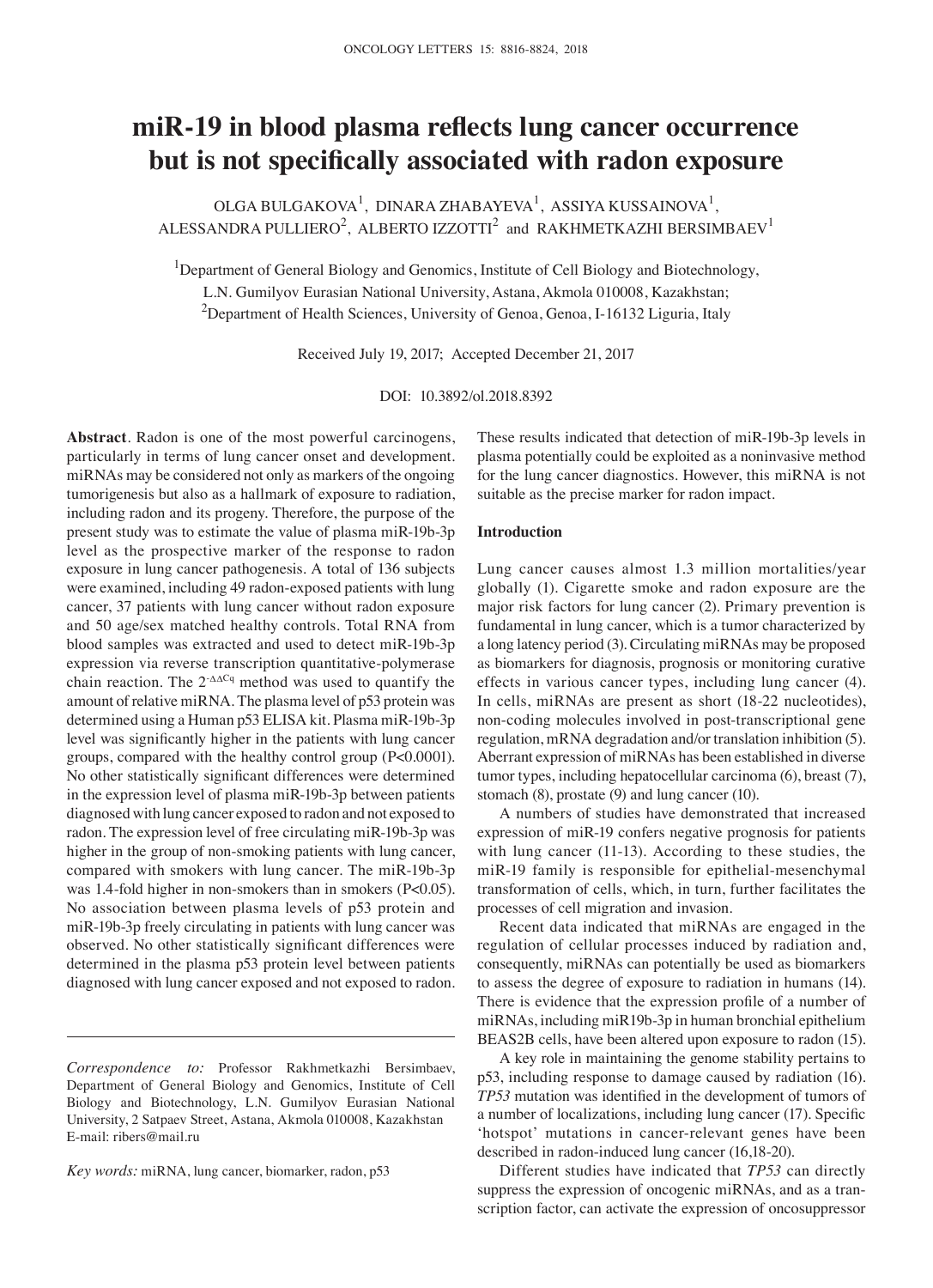miRNAs (21-23). However, the latest data also indicated the presence of miRNA-mediated post-transcriptional regulation of *TP53* in mammalian cells (24). Fan *et al* (24) have demonstrated that *TP53* is the target of miR-19b and the overexpression of miR-19b in cancer cells leads to a decrease in the level of the p53 protein and its targets, Bax and p21 proteins.

Nevertheless, despite the copious amounts of evidence supporting the association between p53 and miRNA in lung cancer, the pathogenic mechanisms underlying this process remain largely unclear particularly concerning the epigenetic modulation. This is particularly true for radon-induced lung cancer (25,26).

The aim of the present study was to determine the alterations in free circulating miR-19b and the level of p53 protein in the plasma of patients with lung cancer exposed to high doses of radon.

### **Materials and methods**

*Study design and population.* A total of 136 subjects was examined, including: i) 49 radon-exposed patients with lung cancer (RLC); ii) 37 patients with lung cancer without radon exposure (LC); and iii) 50 healthy controls (C). The radon-exposed patients with lung cancer comprised 39 males and 10 females with a mean age of 67.8±1.78 years. The group of lung cancer patients without radon exposure consisted of 31 males and 6 females with a mean age of 57.42±2.34 years. Healthy control was represented by 39 males and 11 females with a mean age of  $60.7\pm1.96$  years.

All patients with primary lung cancer were diagnosed between April 2015 and September 2016 at the Astana Oncology Center (Astana, Kazakhstan) and at the Akmola Region Oncology Hospital (Kokshetau, Kazakhstan). All cases were newly diagnosed, previously untreated and histologically confirmed. Clinical stage was classified according to the sixth edition of the Tumor‑Node‑Metastasis classification of the International Union Against Cancer (27). Controls were matched for sex, age and smoking status to patients with lung cancer, according to characteristics of subjects which are reported in Table I. At recruitment, each participant was interviewed to obtain detailed information on age, life history of tobacco use and occupational activities.

All information regarding participants was rendered anonymous following data and blood sample collection. Informed consent was obtained from each study participant prior to interview and blood collection. The present study was approved by the Ethical Committee of the Semey State Medical University (Semey, Kazakhstan; approval no. 2).

*RNA extraction from blood.* A 10 ml sample of whole peripheral blood was collected from each subject into EDTA containing tubes. Blood was centrifuged at 3,000 x g for 10 min at room temperature and supernatant stored in aliquots at -80 $^{\circ}$ C. Total RNA from 200  $\mu$ l plasma was isolated using the MiRCURY™ RNA Isolation kit‑Biofluids (cat no. 300112; Exiqon A/S, Vedbaek, Denmark), in accordance with the manufacturer's protocol. The amount and purity of extracted RNA were evaluated using a fiber optic spectrophotometer (Nanodrop™ ND-1000; Nanodrop Technologies; Thermo Fisher Scientific, Inc., Waltham, MA, USA) in accordance with the manufacturer's protocols, and the 230/260 (<0.50) and 260/280 (>1.85) absorbance ratios were calculated. The RNA structural integrity was evaluated by capillary electrophoresis using a RNA bioanalyzer (Bioanalyzer Agilent 2100; Agilent Technologies, Inc., Santa Clara, CA, USA) equipped with a RNA oligonucleotide chip (RNA 6000 Nano Ladder Chip; Agilent Technologies, Inc.). The miRNA amounts were accurately standardized among blood serum samples for microarray and quantitative polymerase chain reaction (qPCR) analyses using the Qubit™ 3.0 Fluorometer (Thermo Fisher Scientific, Inc.).

*miR‑19 analysis by qPCR.* The expression levels of miR-19b-3p was determined by evaluating the level of fluorescence emitted by SYBR® Green tracer (cat no. 203403; Exiqon A/S, Denmark). SYBR-Green fluorescent tracer was used to identify PCR amplicons whose identity was checked by melting curve analysis according to previously published procedures (28). MiRCURY LNA™ UNIVERSAL RT microRNA PCR kit, including miR-19b-3p-specific primers (cat no. 204450; Exiqon A/S, Vedbaek, Denmark) and primers for the reference gene RNU6B (cat no. 203907; Exiqon A/S) for reverse transcription (RT)-qPCR, was used to amplify miRNAs. cDNAs were prepared using Universal synthesis kit (cat no. 203301; Exiqon A/S) according to the manufacturer's instructions. PCR amplification was performed in the CFX96 Touch™ Real-Time PCR Detection System (Bio-Rad Laboratories, Inc., Hercules, CA, USA). Each reaction was carried out using  $4 \mu$ l of cDNA, 1  $\mu$ l of PCR primer mix and 5  $\mu$ l SYBR-Green PCR Master mix (cat nos. 204450 and 203403 respectively; Exiqon A/S, Denmark) in a final 10  $\mu$ l volume. The RT-qPCR was performed at 95°C for 10 min for one cycle, followed by 40 cycles of 95˚C for 10 sec and 60˚C for 60 sec. The specificity of PCR products was evaluated by the melting curve analysis. Gene expression was normalized to RNU6B. All reactions were carried out in triplicate, and the 2-ΔΔCq method  $(\Delta Cq = CT_{\text{min}}-CT_{\text{U6}})$  was used to quantify the relative miRNA amount (29).

*Exposure assessment.* Measurement of radon activity was conducted in accordance with the Rapid Measurement Method of radon and thoron (30) using a Canary 222 Digital Electronic Radon Gas Monitor (LR-03) radiometer (Corentium AS, Oslo, Norway). The measurement of radon concentration was carried out at the homes of recruited patients in rooms previously unventilated for at least 24 h. In each room, radon in the air was measured for seven days and the average value was used for further calculations.

The annual effective dose (H) was calculated according to the formula (30): H  $(mSv/y)=C \times F \times O \times T \times D$ ; where C stands for the average radon concentration  $Bq/m<sup>3</sup>$ , F is the equilibrium factor for indoor that is set as 0.4, O is the occupancy factor taken as 0.8, T is time in h in a year (8,760 h/y) and D is the dose conversion factor,  $1.4x10^{-8}$  Sv/Bq/m<sup>3</sup> h.

*Determination of p53 protein in plasma.* The plasma level of p53 protein was determined using an ELISA kit (Human p53 ELISA kit; cat no. ab46067; Abcam, Cambridge, UK). The samples were added to 96-microtiter wells pre-coated with the p53 monoclonal antibody from the kit and incubated at room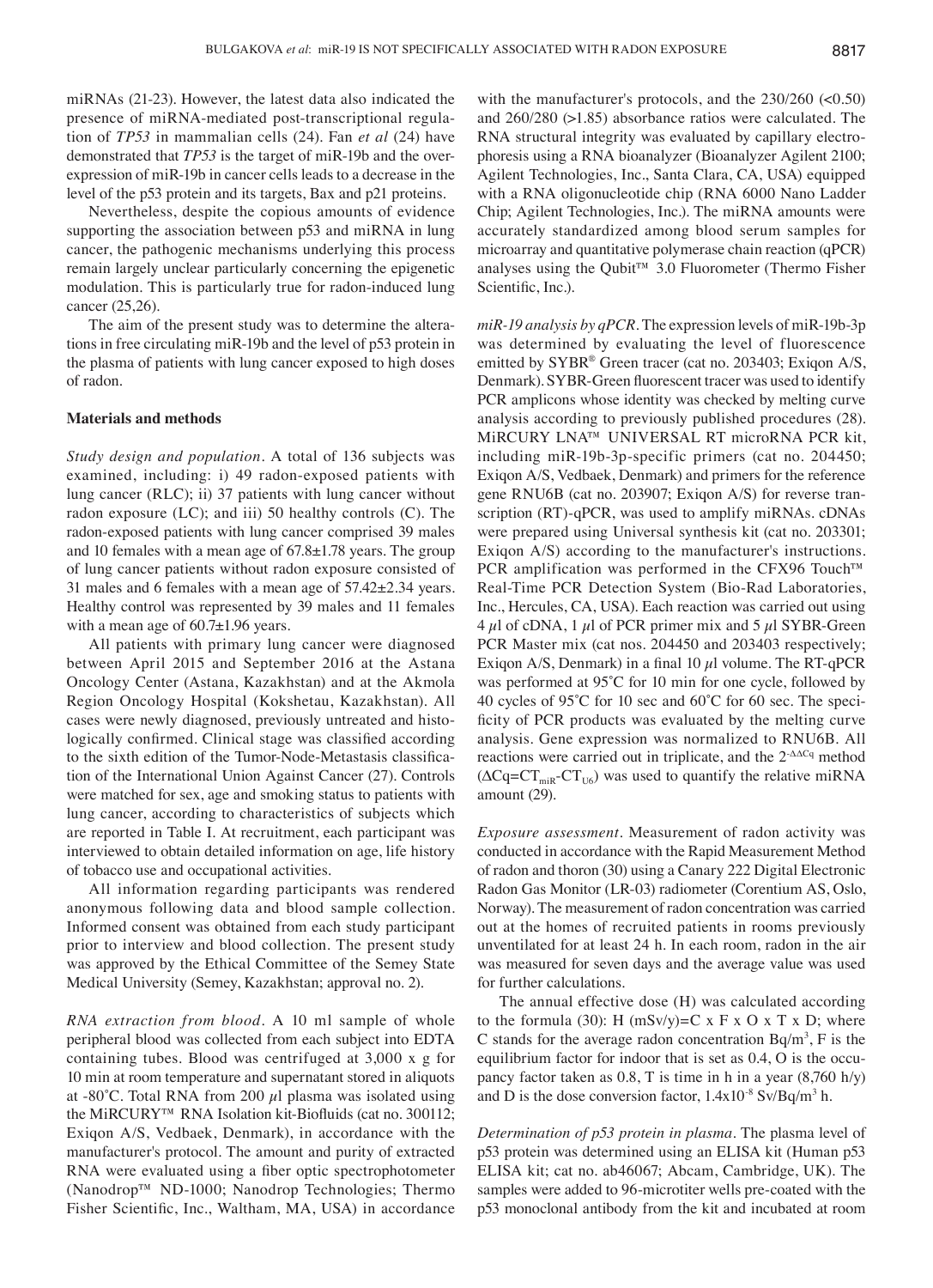| <b>Characteristics</b> | Variables                   | LC, $n=37$ (%) | RLC, $n=49$ (%) | P-value | C, $n=50$ (%) |
|------------------------|-----------------------------|----------------|-----------------|---------|---------------|
| <b>Sex</b>             | Male                        | 31 (84)        | 39(80)          | 0.78    | 39(78)        |
|                        | Female                      | 6(16)          | 10(20)          |         | 11(22)        |
| Age, years             | $\leq 60$                   | 18 (49)        | 12(24)          | 0.04    | 21(42)        |
|                        | >60                         | 18 (49)        | 33(67)          |         | 29(58)        |
|                        | Unknown                     | 1(3)           | 4(8)            |         |               |
| Stage of cancer        |                             | 7(19)          | 4(8)            | 1.0     |               |
|                        | $II$ -IV                    | 22(59)         | 35(71)          |         |               |
|                        | Unknown                     | 8(22)          | 10(20)          |         |               |
| Smoking status         | Non-smokers                 | 9(24)          | 24 (49)         | 0.01    | 41 (82)       |
|                        | <b>Smokers</b>              | 21(57)         | 13(27)          |         | 8(16)         |
|                        | Former Smokers <sup>a</sup> |                | 7(19)           | 12(24)  | 1(2)          |

Table I. Characteristics of the subjects participating in the present study.

a Patients having stopped smoking <6 months ago. RLC, patients with lung cancer exposed to radon; LC, patients with lung cancer without exposure to radon; C, control group.

temperature for 2 h. Samples and biotinylated p53 monoclonal antibody were incubated for 1 h at room temperature. Following washing three times with 200X Wash buffer from the kit, the enzyme Streptavidin-HRP (also from the Human p53 ELISA kit), which binds the biotinylated antibody, was added and incubated for 30 min with washes performed three times with 200X Wash buffer from the kit according to the protocol of the manufacturer. Chromogen TMB (3,3',5,5;-tetramethylbenzidine) substrate solution was added inducing a colored reaction product. The absorbance at 450 nm of each well was determined using a microplate reader (Asys Expert microplate reader; Biochrom, Ltd., Cambridge, UK). All samples were measured in triplicate.

*Determination of cotinine in plasma.* In order to verify smoking status of the individuals, blood plasma cotinine was utilized as a marker. The cotinine level was determined using an ELISA kit (Cotinine ELISA kit; cat no. KA0930; Abnova, Taipei, Taiwan) performed according to the manufacturers' protocols. Briefly, samples and cotinine enzyme conjugate were added to the wells coated with anti-cotinine antibody and horse peroxidase colorimetric reaction performed. Unbound cotinine and cotinine enzyme conjugate were washed three times with 300  $\mu$ l 1X Wash Buffer, also from the Cotinine ELISA kit. The intensity of color (absorbance wavelength 450 nm) was inversely proportional to the concentration of cotinine in the samples. A standard curve was prepared associating color intensity with the concentration of the cotinine.

*Statistical analysis.* All statistical analyses were performed using GraphPad Prism 6 software (GraphPad Software, Inc., La Jolla, CA, USA). All data are presented as mean  $\pm$  SD. Differences between groups were assessed using the Tukey's post hoc test after one-way analysis. P<0.05 was considered to indicate a statistically significant difference; \* to indicate a statistically significant difference;  $P<0.05$ ;<br>"P<0.01; \*"P<0.001; and \*\*\*\*P<0.0001.  $\chi^2$  was used to calculate the statistical significance in Table I.

## **Results**

*Effective annual radon exposure dose and decay product inhalation.* The overall exposure to radon evaluated at the homes of monitored subjects is reported in Table II. The table represents the home addresses of the patients with lung cancer living on the territory with a level above the permissible concentration, where radon levels were measured, and also demonstrated a level of equivalent equilibrium volume activity of radon (EEVA) and effective exposure dose for the population.

According to the generally accepted opinion in the world scientific community, the distribution of EEVA parameters obeys the lognormal law (30); therefore, the median value was used as the average value for calculating the exposure power of radon and its decay products. The characteristics of the data array and the parameters of the lognormal distribution are depicted in Table III. Thus, the average effective annual dose for patients diagnosed with lung cancer living in the areas with a high level of EEVA was 4.55 mSv/y. Participants in the study selected for control groups (C and LC) lived in areas with a low level of EEVA. These areas were determined according to the results reported in a previous study (15). The EEVA data used to calculate the average effective annual dose for participants in the control group study (C and LC) are depicted in Table IV. Thus, the average effective annual dose for study participants living in areas with a low level of EEVA was 0.88 mSv/y.

*miR‑19b‑3p expression level in the plasma of patients with lung cancer with and without radon exposure.* The total circulating miRNA was isolated from blood plasma using the protocol aforementioned and divided to three groups: Patients diagnosed with lung cancer living in areas with a radon concentration below 200 Bq/m<sup>3</sup> for  $\ge$ 5 years; patients diagnosed with lung cancer who had been exposed to high doses of radon for 5 years; and a control group consisting of healthy individuals, who did not have pulmonary pathology and lived in a EEVA area with <200 Bq/m3 . The expression levels of miRNA-19b-3p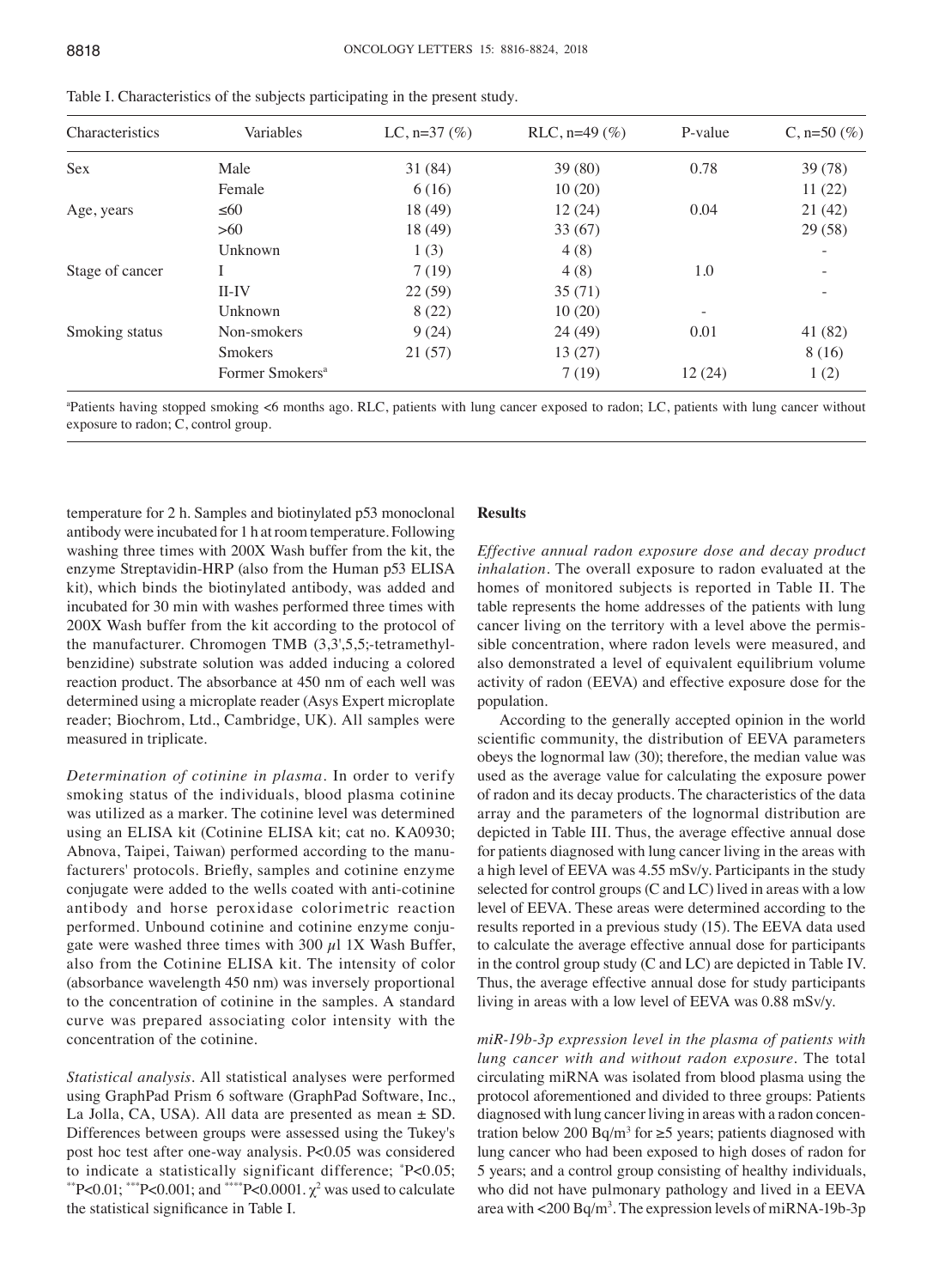| ×<br>۰.<br>v<br>w<br>v<br>n e s<br>× | I<br>۹ |
|--------------------------------------|--------|
|--------------------------------------|--------|

Table II. Overall air radon exposure of the premises and the effective exposure dose for the population.

| Facility index<br>where EEVA<br>measurements<br>were taken | Average value<br>of EEVA,<br>$Bq/m^3$ | Annual effective<br>dose, mSv/y |  |
|------------------------------------------------------------|---------------------------------------|---------------------------------|--|
| 1                                                          | 529                                   | 20.76                           |  |
| $\mathbf{2}$                                               | 51.2                                  | $\overline{c}$                  |  |
| 3                                                          | 40.4                                  | 1.59                            |  |
| $\overline{4}$                                             | 84.5                                  | 3.32                            |  |
| 5                                                          | 133                                   | 5.22                            |  |
| 6                                                          | 116                                   | 4.55                            |  |
| $\overline{7}$                                             | 135                                   | 5.3                             |  |
| 8                                                          | 54                                    | 2.12                            |  |
| 9                                                          | 44                                    | 1.73                            |  |
| 10                                                         | 617                                   | 24.2                            |  |
| 11                                                         | 118                                   | 4.63                            |  |
| 12                                                         | 119                                   | 4.67                            |  |
| 13                                                         | 78                                    | 3.06                            |  |
| 14                                                         | 196                                   | 7.69                            |  |
| 15                                                         | 716                                   | 28.1                            |  |
| 16                                                         | 450                                   | 17.66                           |  |
| 17                                                         | 277                                   | 10.87                           |  |
| 18                                                         | 193                                   | 7.57                            |  |
| 19                                                         | 350                                   | 13.74                           |  |
| 20                                                         | 210                                   | 8.24                            |  |
| 21                                                         | 189                                   | 7.42                            |  |
| 22                                                         | 558                                   | 21.9                            |  |
| 23                                                         | 420                                   | 16.48                           |  |
| 24                                                         | 17                                    | 0.67                            |  |
| 25                                                         | 140                                   | 5.49                            |  |
| 26                                                         | 70                                    | 2.75                            |  |
| 27                                                         | 18                                    | 0.71                            |  |
| 28                                                         | 44                                    | 1.73                            |  |
| 29                                                         | 178                                   | 6.99                            |  |
| 30                                                         | 30                                    | 1.18                            |  |
| 31                                                         | 11                                    | 0.43                            |  |
| 32                                                         | 75                                    | 2.94                            |  |
| 33                                                         | 64                                    | 2.51                            |  |
| 34                                                         | 36                                    | 1.41                            |  |
| 35                                                         | 315                                   | 12.36                           |  |
| 36                                                         | 525                                   | 20.6                            |  |
| 37                                                         | 8                                     | 0.31                            |  |
| 38                                                         | 190                                   | 7.46                            |  |
| 39                                                         | 15                                    | 0.59                            |  |
| 40                                                         | 10                                    | 0.39                            |  |
| 41                                                         | 65                                    | 2.55                            |  |
| 42                                                         | 407                                   | 15.92                           |  |
| 43                                                         | 75                                    | 2.94                            |  |
| 44                                                         | 105                                   | 4.12                            |  |
| 45                                                         | 505                                   | 19.82                           |  |
| 46                                                         | 36                                    | 1.41                            |  |
| 47                                                         | 22                                    | 0.86                            |  |

EEVA, equivalent equilibrium volume activity.

Table III. Number of measurements and EEVA study results for areas with high levels of radon.

| Parameters             | Values |
|------------------------|--------|
| Number of measurements | 47     |
| Minimum, $Bq/m^3$      | 8      |
| Maximum, $Bq/m^3$      | 716    |
| Median, $Bq/m^3$       | 116    |

Table IV. Number of measurements and EEVA study results for areas with permissible radon concentrations.

| Parameters             | Values                      |
|------------------------|-----------------------------|
| Number of measurements | 86                          |
| Minimum, $Bq/m^3$      | $\mathcal{D}_{\mathcal{L}}$ |
| Maximum, $Bq/m^3$      | 135                         |
| Median, $Bq/m^3$       | 22.5                        |

in all three groups were depicted in Fig. 1. miR-19b-3p expression levels in patients of the RLC group were 6.5 times higher (P<0.0001) than in the C group. miR-19 expression levels in the LC group was 6.9 times increased (P<0.0001), compared with those detected in the C group. Comparative analysis of the relative miR-19b-3p expression level in the RLC group vs. the LC group indicated that the miR-19b-3p expression profile in both groups did not differ significantly.

*miR‑19b‑3p expression level in the plasma associated with smoking habits.* The association of miR-19b-3p expression with smoking status was examined. The results of the present study demonstrated that miR-19b-3p expression levels do not differ in patients with lung cancer with or without radon exposure, and these groups were combined into one 'patients with lung cancer' group. This group was divided into current smokers and non-smokers regardless of radon exposure. Cotinine levels <10 ng/ml was considered as an indicator of the absence of current smoking.

The 'Smokers' group consisted of 34 people, and the 'Non-smokers' group 33 people. Former smokers (subjects having stopped smoking <6 months ago) have been excluded from any of these groups (19 subjects). Furthermore, healthy control group (50 subjects) have been not included to this particular analysis due to, according to the previous experiments, miR-19b-3p expression level was significantly lower in the control group than in two groups with lung cancer diagnosis, that is, these groups are incompatible. As it can be observed from Fig. 2, the level of free circulating miR-19b-3p is higher in plasma in the group of non-smoking patients with lung cancer, compared with smokers. The mean plasma miR-19b-3p expression level was 6.45±0.4 in the 'Non‑smokers' group in comparison with the 'Smokers' group, where the mean miR-19b-3p expression level was 4.74±0.5, miR-19 being 1.4-fold higher in non-smokers than in smokers  $(P<0.05)$ .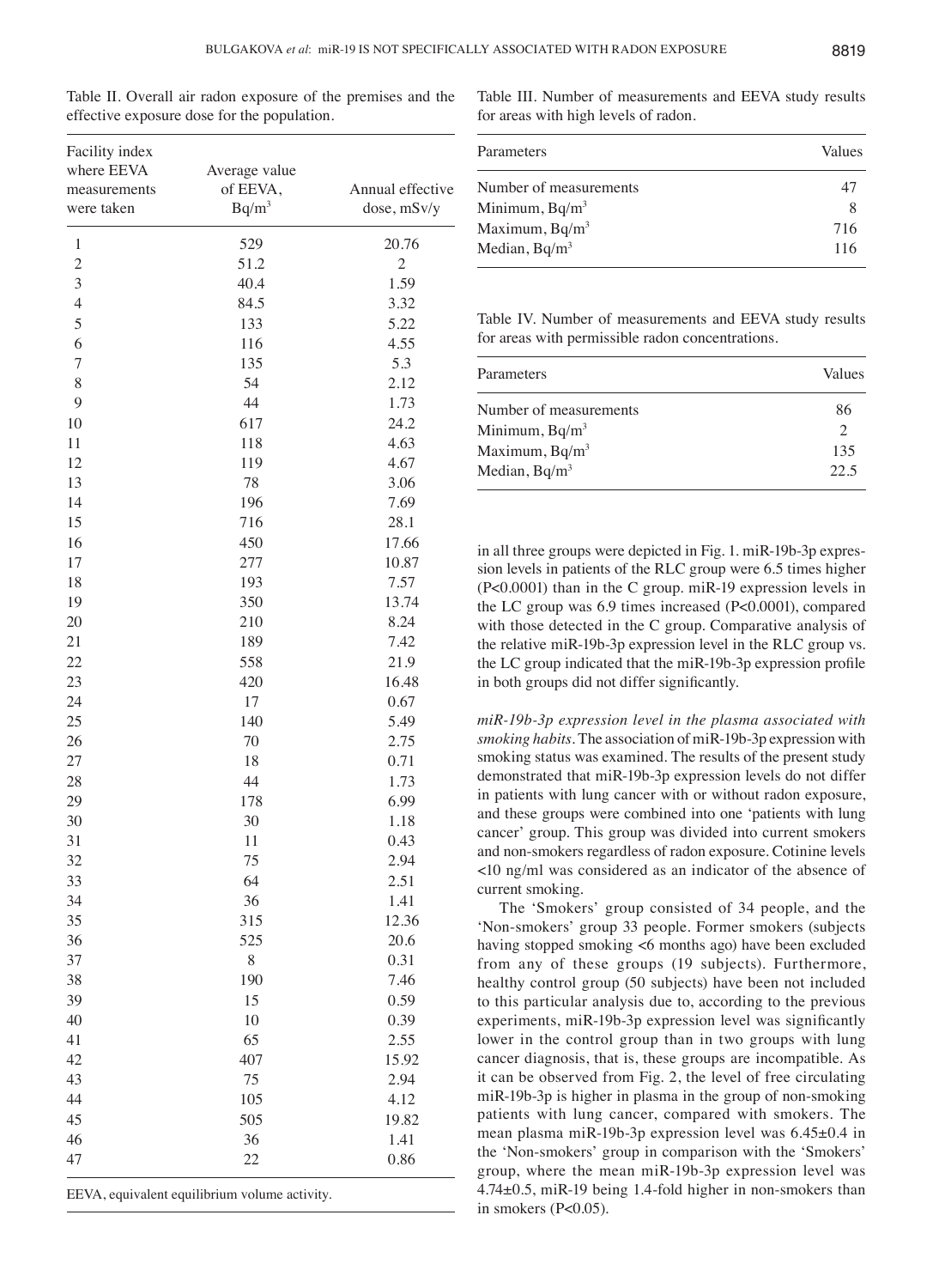| Subjects      | n  | Min, U/ml | Max, U/ml | Med, U/ml | Mean, U/ml | P-value |
|---------------|----|-----------|-----------|-----------|------------|---------|
| <b>RLC</b>    | 49 | 0.1       | 126.94    | 13        | 18.76      | < 0.01  |
| LC            | 37 | 5.17      | 36.81     | 15.24     | 17.92      | <0.05   |
| $\mathcal{C}$ | 50 | l.96      | 39.64     | 6.49      | 8.646      |         |

Table V. Level of p53 protein in the plasma of RLC, LC and C.

RLC, patients with lung cancer exposed to radon; LC, patients with lung cancer without exposure to radon; C, control group.



Figure 1. Relative expression level of miR-19b-3p in the plasma of RLC and LC in comparison with C. \*\*\*\*P<0.0001 vs. C. RLC, patients with lung cancer exposed to radon; LC, patients with lung cancer without exposure to radon; C, control group.



Figure 2. Relative miR-19b-3p expression level in the plasma of patients with lung cancer depending on the smoking status. \* P<0.05 vs. Smokers.

*p53 protein in plasma of patients with lung cancer as associated with radon exposure.* The results of the p53 protein measurement in plasma are given in Table V representing minimum, maximum, median and mean values. p53 protein levels of the LC were determined in a range from 5.17-36.81 U/ml, with a median value of 15.24 U/ml and the mean of 17.92±1.53 U/ml. RLC demonstrated the highest plasma p53 in the present study. In this group, the plasma levels of p53 had a range from 0.1-26.94 U/ml, median value of 13.0 U/ml and mean of 18.76±3.31 U/ml. The p53 protein has not been detected in plasma in 16% of the samples from C group. In 84% of samples from group C, the plasma levels of p53 were determined to range from 1.96-39.64 U/ml, with a median of 6.49 U/ml and mean value of 8.646±1.25 U/ml. The p53 plasma levels in the LC group were 2 times higher than in those of healthy subjects (P<0.05; Fig. 3). The p53 protein level was also 2 times higher in radon-exposed patients with lung cancer than in healthy volunteers (P<0.01). There were no significant differences in p53 protein concentrations between LC and RLC  $(P=0.265)$ . However, there was no association between the level of miR-19b-3p and the plasma p53 level in patients with lung cancer, as indicated via regression analysis  $(r=0.06; P=0.24)$ .

#### **Discussion**

Recent studies have reported that non-coding RNA (ncRNA) may serve a critical role in regulating different cancer types (31,32). These ncRNAs are divided into housekeeping ncRNAs and regulatory ncRNAs (33). The regulatory ncRNAs have emerged as critical regulators of gene expression in normal and disease states (34). This heterogeneous group depending on their size can be divided into lncRNAs  $(\geq 200$  nucleotides) and small ncRNAs  $(\leq 200$  nucleotides) (35). miRNAs represent the most studied small ncRNAs. These molecules predominantly bind to 3'-UTRs of mRNAs to mediate post-transcriptional gene silencing (36). A number of studies have identified aberrant miRNA expression in different types of cancer (35). Circulating miRNAs, passively leaked or actively transported outside cells, can be stably detected in blood and may be proposed as biomarkers for diagnosis, prognosis or monitoring curative effect in various cancer types, including lung cancer (37). Since miRNAs are involved in the development and progression of lung cancer, there is a particular interest in miRNAs not only as novel biomarkers but also as potential tools for treatment (38).

In the present study, changes in the level of miR-19b-3p expression were analyzed, which serve a significant role in the development of a number of cancer types (39,40), as well as in metastasis (41) and tumor response to drug therapy (42). A miRNA panel including miR-19b-3p in peripheral plasma was identified and proposed as a biomarker in diagnosis of adenocarcinoma lung cancer as reported by Zhou *et al* (43). Furthermore, obtained results are consistent with the previous data of Li *et al* (41), who discovered that miR-19b expression was significantly higher in lung adenocarcinoma cell lines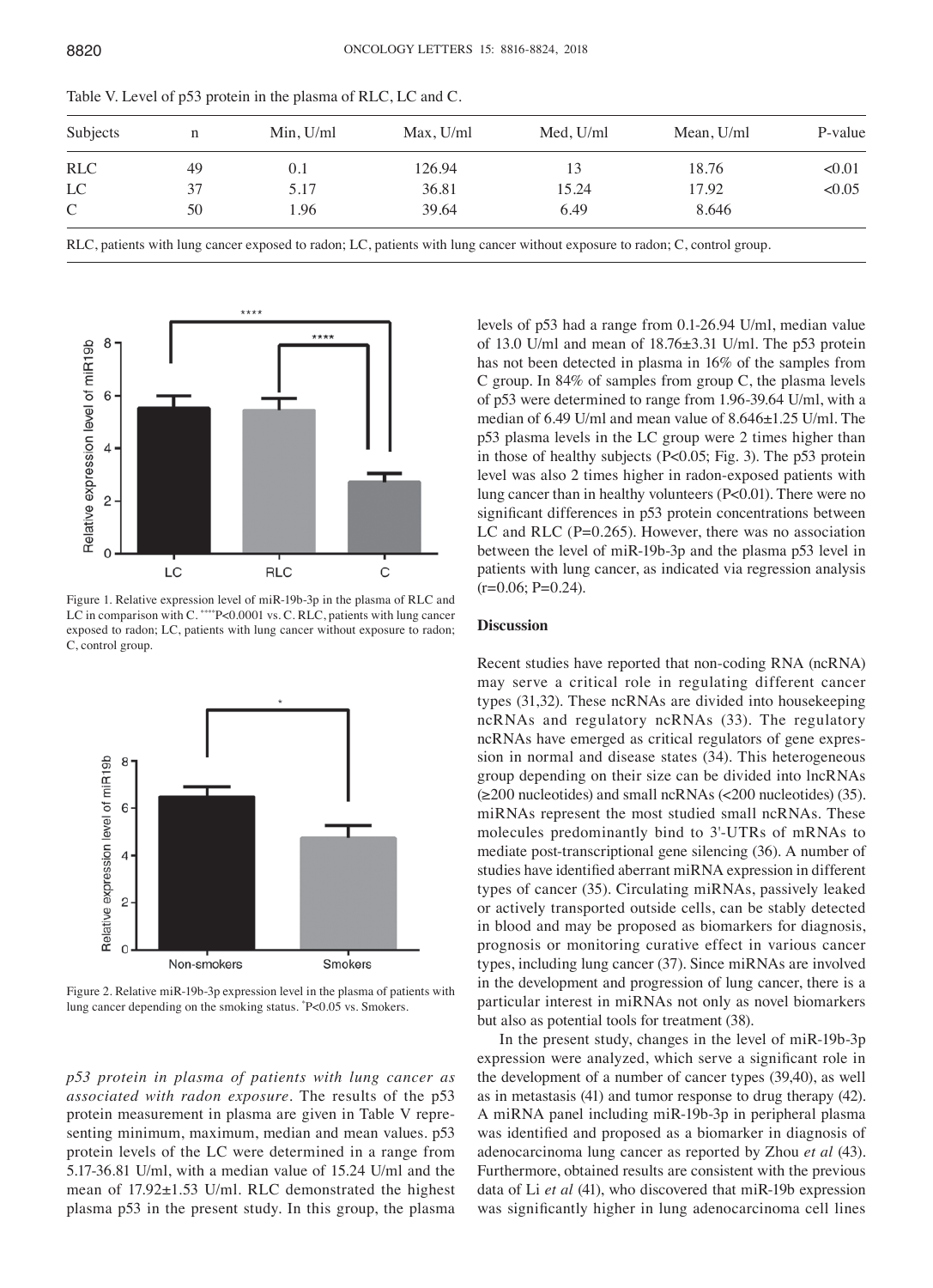(A549), compared with the cell line of human lung epithelial cells. The present study has also demonstrated that a high level of miR-19b expression can promote the proliferation and migration of lung cancer cells (44). Additionally, miR-19-3p, miR-21-5p and miR-221-3p were significantly upregulated in exosomes extracted from peripheral plasma of patients with lung adenocarcinoma (43).

Epidemiological studies have provided strong evidence for associations between exposure to environmental factors and lung cancer (45,46). Risk factors for lung cancer include: Smoking; exposure to secondhand smoke; exposure to asbestos (47); and other carcinogens. Radon is the second leading cause of lung cancer among smokers and the leading cause among nonsmokers (2). A high level of radon has been observed in the North and East areas of Kazakhstan due to the natural radiation sources and the long-term and large-scale mining of uranium (48). Currently, there is no clear insight of the molecular mechanism underlying radon induced lung cancer (49).

Accordingly, the miRNA profile revealed a radon‑induced change in the miR-19b-3p expression in bronchial epithelial cells (BEAS2B). The level of miR-19b-3p expression increased by 17 times upon radon impact (15). Therefore, it can be assumed that this miRNA could be involved in the pathogenesis of radon-induced lung cancer. However, comparative analysis of miR-19b-3p blood expression level in RLC and LC reveals no significant difference between the two groups. Thus, the obtained results indicated that miR19b-3p serves an important role in the malignant neoplasm development. However, according to the present study, this miRNA is inappropriate to be utilized as a hallmark of radon impact.

Another important aspect of the given study is the effect of smoking as the main risk factor for the development of lung cancer and on the level of miR-19 expression (50). It is logical to assume that if tobacco smoke is a carcinogen, and therefore the level of oncomir in smoking patients with lung cancer diagnosis should increase. However, in the present study the obtained results demonstrated the opposite. Thus, in the smoking group of patients with lung cancer, the expression level of miR-19b-3p was significantly lower than in the group of non-smokers. It is possible that this is not a specific reduction in the miR-19b-3p expression since tobacco smoke provokes a general decrease in all freely circulating miRNAs due to the inhibitory effect on the main enzyme of miRNA biogenesis, DICER (51). Furthermore, it has been reported that the alteration of miRNA expression induced by cigarette smoke has opposite effects in the lungs and blood, with the lungs downregulating miRNAs and miRNAs being upregulated in blood (52). This situation is associated with the inhibition of DICER processing induced by cigarette smoke exposure, which causes a blockage in miRNA maturation and release from cells into the blood stream of miRNA precursor in the absence of their mature counterpart (53).

miRNAs downregulated by mainstream cigarette smoke are miR-19b and miR-292, which are involved in the regulation of DICER, a key molecule in miRNA biogenesis, as demonstrated by Balansky *et al* (54). However, in the present study there are a number of limitations: First, the level of miRNA circulating freely in the blood plasma was analyzed. The level of free circulating miRNAs can differ significantly from



Figure 3. Level of plasma p53 of RLC and LC in comparison with C.  $P<0.05$ LC vs. C, \*\*P<0.01 RLC vs. C, patients with lung cancer exposed to radon; LC, patients with lung cancer without exposure to radon; C, control group.

the level of the same miRNAs in the tissues due to different types of mammalian tissues varying in the profile of miRNAs expressed in them (55). An example of this case is let-7 miRNA, which serves a significant role in the embryonic development of the lung, and the expression of this miRNA remains at a high level in the postembryonic period (56). As Mendell (57) depicted, the miR-17-92 miRNA cluster, which includes miR-19, serves a crucial role in the embryonic development of the heart, lungs and immune system. Furthermore, the loss of the function of the miR-17-92 cluster leads to a decrease in the size of embryos and the immediate postnatal mortality of all animals (57). This is possibly due to pronounced lung hypoplasia and interventricular septum defects in the hearts of mice devoid of miR-17-92 (57).

The observations aforementioned are consistent with an earlier demonstration that miR-17-92 miRNA clusters usually have a high level of expression in the embryonic lung, and later its levels decrease as the mice matures (58). Furthermore, the transgenic expression of these miRNAs specifically in the pulmonary epithelium leads to severe developmental defects with increased proliferation and inhibition of epithelial cell differentiation (58). Despite the fact that exposure to tobacco smoke experiments in animal models lead to a decrease in body weight and have in general negative effect on cell proliferation and survival, an opposite pattern has been observed in target tissues, including lungs distinguished by hyperplasia of pulmonary tissue (54). Considering the aforementioned, it appears necessary to investigate the tissue‑specific miR‑19b‑3p profile in the lungs of smokers and non‑smokers to improve the understanding of the role of this miRNA in the development of lung cancer induced by smoking. The present study has demonstrated that the level of miR-19b-3p circulating in the blood plasma significantly decreases in smokers with lung cancer, and this is consistent with previous data, indicating the negative effect of tobacco smoke on proliferative activity in the body as a whole (59,60).

miR-19 is a key member of the miR-17/92 cluster, which targets several critical apoptosis associated genes, including *TP53* (24). Fan *et al* (24) demonstrated that when miR-19b is transfected into HeLa cells, following 48 h, the p53 protein level is reduced by 50%, while the mRNA level remains unchanged.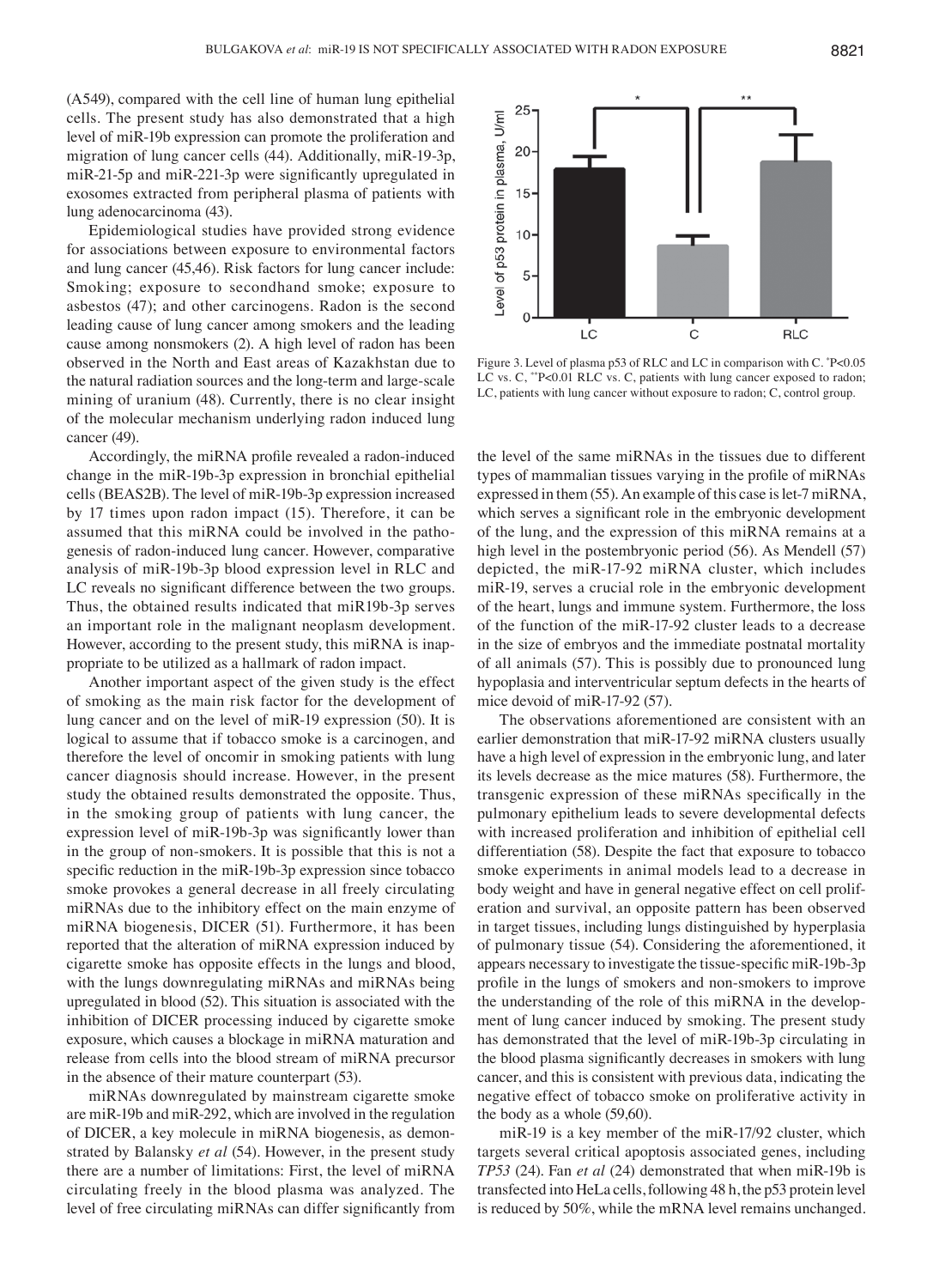Indeed, miR-19b directly targets p53 by base-pairing to its 3'UTR The *TP53* gene was the first tumor‑suppressor gene to be identified. The p53 network, which present in all cells of the organism is normally 'off' (61). In the absence of damage to the genetic apparatus, the p53 protein is in an inactive state, and when DNA lesions occur, it becomes activated (62). The p53 protein is also activated by stimuli that remind those damages when p53 is active or are a signal regarding the unfavorable state of the cell (stress state) (63). The function of the p53 protein is to remove from the pool of replicating oncogenetic cells (62). Consequently, it can be assumed that one of the mechanisms underlying the lung cancer development is a decrease in the level of the p53 protein due to targeting its mRNA by miR-19b-3p and is mediated by this process of prevention of apoptosis in cancer cells.

In the present study, utilizing the Human p53 ELISA kit, it was determined that the level of the p53 protein in plasma of patients with lung cancer exposed to high doses of radon as well as in those individuals living in areas with a permissible concentration of EEVA, compared with the control group consisting of healthy people. The results of the present study have revealed that the level of p53 is significantly higher in both groups of patients diagnosed with lung cancer, while in a number of samples of healthy people it has not been detected at all. This data does not contradict the available data (64). According to a previous study (65), the level of antibodies against p53 in the blood serum increases with any pathology of the lung not only in malignant but even in benign tumors (65).

The present study paid close attention to two aspects. Firstly, whether there was a association between the p53 level and miR-19b-3p circulating freely in the blood plasma; additionally, the second aspect has concerned the issue of the effect of plasma p53 level on radon and its progeny.

The present study revealed no association between the plasma p53 and miR-19b-3p levels freely circulating in the blood plasma in patients with lung cancer. Thus, in both cases, the level of p53 protein and miR-19b-3p has been determined in the blood plasma and not in the lung tissue, so it cannot be concluded that these two components are not involved in a single mechanism underlying the malignant tumor onset in the lung. In addition, no other statistically significant differences have been determined in the plasma p53 protein level between RLC and LC. Also, the results of the present study are consistent with the data of other authors (66,67). In the studies of Schneider *et al* (67), no appreciably elevated or diminished p53 protein or anti-p53 antibodies values in serum of Former Uranium Miners was determined. Also, there was no association of these indicators with Working Level Months (WLM). Thereby, plasma p53 protein level is ineffective as a biomarker for the detection of lung cancer associated with radon and its progeny.

Collectively, these studies indicated that miR-19b-3p is not a suitable biomarker for radon-induced lung cancer. Despite the available data in the literature that overexpression of miR-19b observed in human cancer cells lines can diminish p53 protein levels, the present study did not determine any association between the plasma p53 and the miR-19b-3p levels freely circulating in the blood plasma in patients with lung cancer. Furthermore, any changes in the plasma p53 protein levels depending on the effect of radon were not determined. However, further research for biomarkers including miRNAs will provide a biomonitoring strategy to face health-risk in population living in radon-polluted areas and professionally exposed workers.

### **Acknowledgements**

The authors thank the Astana Oncology Center and Akmola Region Oncology Hospital for their help in collection of blood samples. The authors are grateful to Dr Tuleutaev Muhtar (Medical Director of the Astana Oncology Center) and Dr Kakabaev Anuar (Sh Ualikhanov Kokshetau State University, Kokshetau, Kazakhstan) for their help in collection of the blood samples.

## **Funding**

The present study was supported by the projects of Ministry of Education and Science of the Republic of Kazakhstan (grant no. 1258/GF4).

### **Availability of data and materials**

The analyzed data sets generated during the study are available from the corresponding author on reasonable request.

## **Authors' contributions**

RB, AI provided the study concept and design. RB, OB, AI and AP wrote and revised the manuscript. AP participated in discussion and made a significant contribution to the interpretation of the results. OB, DZ and AK collected the data, and performed the experiments. AK and DZ performed the RNA extraction from blood samples. OB and DZ performed the determination of p53 protein and cotinine in plasma and qPCR. OB and AK performed the radon exposure assessment. OB performed the statistical analyses. The final version of the manuscripts was read and approved by all authors.

### **Ethics approval and consent to participate**

Informed consent was obtained from each study participant prior to interview and blood collection. The present study was approved by the Ethical Committee of the Semey State Medical University (Semey, Kazakhstan).

#### **Consent for publication**

All information regarding participants was rendered anonymous following data and blood sample collection.

#### **Competing interests**

The authors declare that they have no competing interests.

#### **References**

1. Amin J, Sharif M and Yasmin M: Segmentation and classification of lung cancer: A review. Immunol Endo Metab Age Med Chem 16: 82-99, 2016.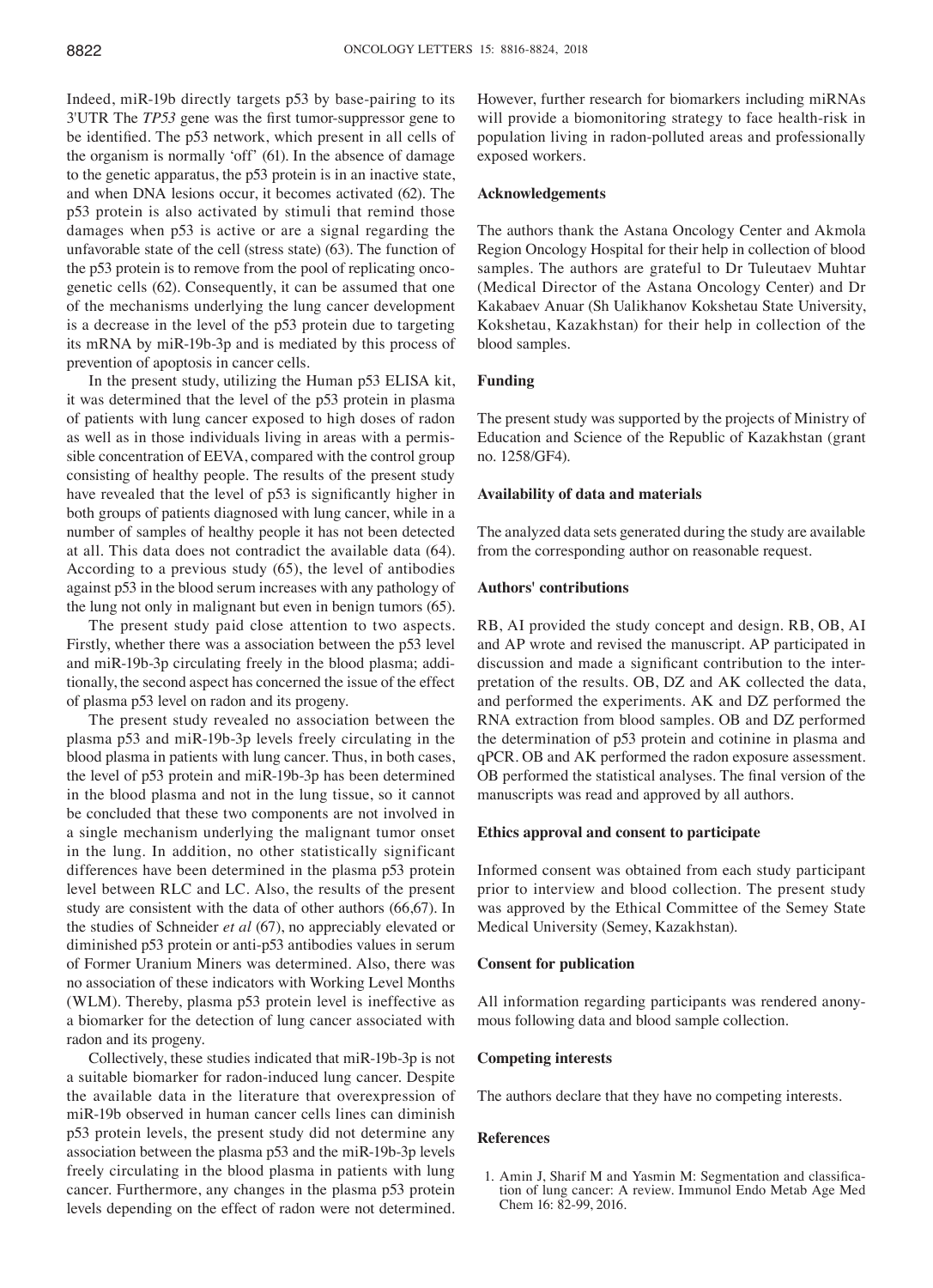- 2. Zeeb H and Shannon F: WHO handbook on indoor radon: A public health perspective. In: World Health Organization. Zeeb H and Shannon F (eds) World Health Organization, Geneva, 3-21; 2009.
- 3. Ahn YS and Jeong KS: Epidemiologic characteristics of compensated occupational lung cancers among Korean workers. J Korean Med Sci 29: 1473-1481, 2014.
- 4. Izzotti A, Carozzo S, Pulliero A, Zhabayeva D, Ravetti JL and Bersimbaev R: Extracellular MicroRNA in liquid biopsy: Applicability in cancer diagnosis and prevention. Am J Cancer Res 6: 1461-1493, 2016.
- 5. Anglicheau D, Muthukumar T and Suthanthiran M: MicroRNAs: Small RNAs with big effects. Transplantation 90: 105-112, 2010.
- 6. Nishida N, Arizumi T, Hagiwara S, Ida H, Sakurai T and Kudo M: MicroRNAs for the prediction of early response to Sorafenib treatment in human hepatocellular carcinoma. Liver Cancer 6: 113-125, 2017.
- 7. Nassar FJ, Nasr R and Talhouk R: MicroRNAs as biomarkers for early breast cancer diagnosis, prognosis and therapy prediction. Pharmacol Ther 172: 34-49, 2017.
- 8. Hemmatzadeh M, Mohammadi H, Karimi M, Musavishenas MH and Baradaran B: Differential role of microRNAs in the pathogenesis and treatment of esophageal cancer. Biomed Pharmacother 82: 509-519, 2016.
- 9. Kumar B and Lupold SE: MicroRNA expression and function in prostate cancer: A review of current knowledge and opportunities for discovery. Asian J Androl 18: 559-567, 2016.
- 10. Taniwaki M, Daigo Y, Ishikawa N, Takano A, Tsunoda T, Yasui W, Inai K, Kohno N and Nakamura Y: Gene expression profiles of small‑cell lung cancers: Molecular signatures of lung cancer. Int J Oncol 29: 567-575, 2006.
- 11. Wu C, Cao Y, He Z, He J, Hu C, Duan H and Jiang J: Serum levels of miR-19b and miR-146a as prognostic biomarkers for non-small cell lung cancer. Tohoku J Exp Med 232: 85-95, 2014.
- 12. Li J, Yang S, Yan W, Yang J, Qin YJ, Lin XL, Xie RY, Wang SC, JinW, GaoF, *et al*: MicroRNA-19 triggers epithelial-mesenchymal transition of lung cancer cells accompanied by growth inhibition. Lab Invest 95: 1056-1070, 2015.
- 13. Lin Q, Chen T, Lin Q, Lin G, Lin J, Chen G and Guo L: Serum miR-19a expression correlates with worse prognosis of patients with non-small cell lung cancer. J Surg Oncol 107: 767-771, 2013.
- 14. Chaudhry MA: Radiation-induced microRNA: Discovery, functional analysis, and cancer radiotherapy. J Cell Biochem 115: 436-449, 2014.
- 15. Cui FM, Li JX, Chen Q, Du HB, Zhang SY, Nie JH, Cao JP, Zhou PK, Hei TK and Tong J: Radon-induced alterations in micro‑RNA expression profiles in transformed BEAS2B cells. J Toxicol Environ Health A 76: 107-119, 2013.
- 16. Yngveson A, Williams C, Hjerpe A, Lundeberg J, Söderkvist P and Pershagen G: p53 mutations in lung cancer associated with residential radon exposure. Cancer Epidemiol Biomarkers Prev 8: 433-438, 1999.
- 17. Deben C, Deschoolmeester V, Lardon F, Rolfo C and Pauwels P: TP53 and MDM2 genetic alterations in non-small cell lung cancer: Evaluating their prognostic and predictive value. Crit Rev Oncol Hematol 99: 63-73, 2016.
- 18. Vähäkangas KH, Samet JM, Metcalf RA, Welsh JA, Bennett WP, Lane DP and Harris CC: Mutations of p53 and ras genes in radon-associated lung cancer from uranium miners. Lancet 339: 576-580, 1992.
- 19. TaylorJU, WatsonMA, DevereuxTR, MichelsRY, SaccomannoG and Anderson M: p53 mutation hotspot in radon-associated lung cancer. Lancet 343: 86-87, 1994.
- 20. Lo YM, Darby S, Noakes L, Whitley E, Silcocks PB, Fleming KA and Bell JI: Screening for codon 249 p53 mutation in lung cancer associated with domestic radon exposure. Lancet 345: 60, 1995.
- 21. Bommer GT, Gerin I, Feng Y, Kaczorowski AJ, Kuick R, Love RE, Zhai Y, Giordano TJ, Qin ZS, Moore BB, *et al*: p53-mediated activation of miRNA34 candidate tumor-suppressor genes. Curr
- 22. Piovan C, Palmieri D, Di Leva G, Braccioli L, Casalini P, Nuovo G, Tortoreto M, Sasso M, Plantamura I, Triulzi T, et al: Oncosuppressive role of p53-induced miR-205 in triple negative breast cancer. Mol Oncol 6: 458-472, 2012.
- 23. Liao JM, Cao B, Zhou X and Lu H: New insights into p53 func- tions through its target microRNAs. J Mol Cell Biol 6: 206-213, 2014.
- 24. Fan Y, Yin S, Hao Y, Yang J, Zhang H, Sun C, Ma M, Chang Q and Xi JJ: mir-19b promotes tumor growth and metastasis via targeting TP53. RNA 20: 765-772, 2014.
- 25. Zhang N, Wei X and Xu L: miR-150 promotes the proliferation of lung cancer cells by targeting P53. FEBS Lett 587: 2346-2351, 2013.
- 26. Talekar M, Trivedi M, Shah P, Ouyang Q, Oka A, Gandham S and Amiji MM: Combination wt-p53 and MicroRNA-125b transfection in a genetically engineered lung cancer model using dual CD44/EGFR-targeting nanoparticles. Mol Ther 24: 759-769, 2016.
- 27. Sobin LH: TNM: Principles, history, and relation to other prognostic factors. Cancer 91 (8 Suppl): S1589-S1592, 2001.
- 28. Izzotti A, Calin GA, Steele VE, Croce CM and De Flora S: Relationships of microRNA expression in mouse lung with age and exposure to cigarette smoke and light. FASEB J 23: 3243-3250, 2009.
- 29. Livak KJ and Schmittgen TD: Analysis of relative gene expression data using real-time quantitative PCR and the  $2$ (-Delta Delta C(T)) method. Methods 25: 402-408, 2001.
- 30. Quarto M, Pugliese M, La Verde G, Loffredo F and Roca V: Radon exposure assessment and relative effective dose estimation to inhabitants of puglia region, South Italy. Int J Environ Res Public Health 12: 14948-14957, 2015.
- 31. Naeini MM and Ardekani AM: Noncoding RNAs and cancer. Avicenna J Med Biotechnol 1: 55-70, 2009.
- 32. Jansson MD and Lund AH: MicroRNA and cancer. Mol Oncol 6: 590-610, 2012.
- 33. Morey C and Avner P: Employment opportunities for non-coding RNAs. FEBS Lett 567: 27-34, 2004.
- 34. Rasool M, Malik A, Zahid S, Ashraf MAB, Qazi MH, Asif M, Zaheer A, Arshad M, Raza A and Jamal MS: Non-coding RNAs in cancer diagnosis and therapy. Non-coding RNA Res 1: 69-76, 2016.
- 35. Inamura  $\overline{K}$ : Major tumor suppressor and oncogenic non-coding RNAs: Clinical relevance in lung cancer. Cells 6: pii: E12, 2017.
- 36. Christopher AF, Kaur RP, Kaur G, Kaur A, Gupta V and Bansa P: MicroRNA therapeutics: Discovering novel targets and developing specific therapy. Perspect Clin Res 7: 68‑74, 2016.
- 37. Inamura K: Diagnostic and therapeutic potential of MicroRNAs in lung cancer. Cancers (Basel) 9: pii: E49, 2017.
- 38. Inamura K and Ishikawa Y: MicroRNA in lung cancer: Novel biomarkers and potential tools for treatment. J Clin Med 5: pii: E36, 2016.
- 39. Ottman R, Levy J, Grizzle WE and Chakrabarti R: The other face of miR-17-92a cluster, exhibiting tumor suppressor effects in prostate cancer. Oncotarget 7: 73739-73753, 2016.
- 40. Wu Q, Yang Z, Wang F, Hu S, Yang L, Shi Y and Fan D: MiR-19b/20a/92a regulates the self-renewal and proliferation of gastric cancer stem cells. J Cell Sci 126: 4220-4229, 2013.
- 41. Li J, Yang S, Yan W, Yang J, Qin YJ, Lin XL, Xie RY, Wang SC, JinW, GaoF, *et al*: MicroRNA-19 triggers epithelial-mesenchymal transition of lung cancer cells accompanied by growth inhibition. Lab Invest 95: 1056-1070, 2015.
- 42. Molinari C, Salvi S, Foca F, Teodorani N, Saragoni L, Puccetti M, Passardi A, Tamberi S, Avanzolini A, Lucci E and Calistri D: miR-17-92a-1 cluster host gene (MIR17HG) evaluation and response to neoadjuvant chemoradiotherapy in rectal cancer. Onco Targets Ther 9: 2735-2742, 2016.
- 43. Zhou X, Wen W, Shan X, Zhu W, Xu J, Guo R, Cheng W, Wang F, Qi LW, Chen Y, *et al*: A six-microRNA panel in plasma was identified as a potential biomarker for lung adenocarcinoma diagnosis. Oncotarget 8: 6513-6525, 2017.
- 44. Hu W, Jin P, Ding C and Liu W: miR-19a/b modulates lung cancer cells metastasis through suppression of MXD1 expression. Oncol Lett 12: 1901-1905, 2016.
- 45. Stayner L, Bena J, Sasco AJ, Smith R, Steenland K, Kreuzer M and Straif K: Lung cancer risk and workplace exposure to environmental tobacco smoke. Am J Public Health 97: 545-551, 2007.
- 46. Field RW and Withers BL: Occupational and environmental causes of lung cancer. Clin Chest Med 33: 681-703, 2012.
- 47. Inamura K, Ninomiya H, Nomura K, Tsuchiya E, Satoh Y, Okumura S, Nakagawa K, Takata A, Kohyama N and Ishikawa Y: Combined effects of asbestos and cigarette smoke on the devel-<br>opment of lung adenocarcinoma: Different carcinogens may<br>cause different genomic changes. Oncol Rep 32: 475-482, 2014.
- 48. Bersimbaev RI and Bulgakova O: The health effects of radon and uranium on the population of Kazakhstan. Genes Environ 37: 18, 2015. 49. National Research Council: (US) Committee on health risks
- of exposure to radon (BEIR VI). Health effects of exposure to radon: BEIR VI. Washington (DC), National academies press (US), 1999. Available from: https://www.ncbi.nlm.nih. gov/books/NBK233262/.